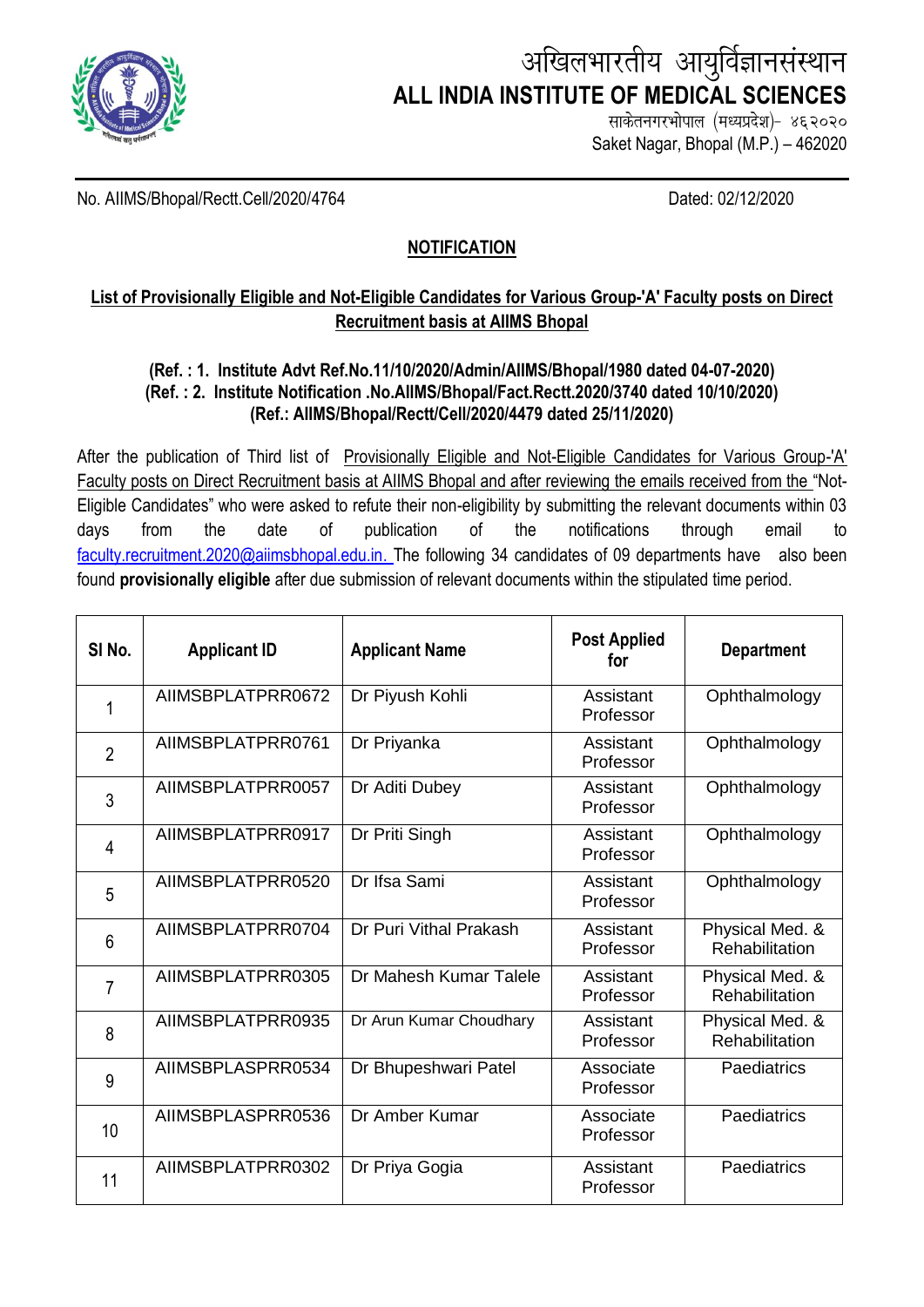| 12 | AIIMSBPLATPRR0877 | Dr Aiswarya Sankar                   | Assistant<br>Professor  | Paediatrics                                      |
|----|-------------------|--------------------------------------|-------------------------|--------------------------------------------------|
| 13 | AIIMSBPLATPRR0743 | Dr Anwer Alam                        | Assistant<br>Professor  | Paediatrics                                      |
| 14 | AIIMSBPLATPRR0332 | Dr Rachana Garg                      | Assistant<br>Professor  | Pathology & Lab<br>Med.                          |
| 15 | AIIMSBPLATPRR0484 | Dr Shweta Jain                       | Assistant<br>Professor  | Pathology & Lab<br>Med.                          |
| 16 | AIIMSBPLATPRR0823 | Dr Sushil Kumar Sharma               | Assistant<br>Professor  | Pathology & Lab<br>Med.                          |
| 17 | AIIMSBPLATPRR0951 | Dr Akriti Khare                      | Assistant<br>Professor  | Pathology & Lab<br>Med.                          |
| 18 | AIIMSBPLATPRR0107 | Dr Devasis Panda                     | Assistant<br>Professor  | Pathology & Lab<br>Med.                          |
| 19 | AIIMSBPLATPRR0739 | Dr Bharti Varshney                   | Assistant<br>Professor  | Pathology & Lab<br>Med.                          |
| 20 | AIIMSBPLATPRR0970 | Dr Lal Pranay Singh                  | Assistant<br>Professor  | Pathology & Lab<br>Med.                          |
| 21 | AIIMSBPLATPRR0118 | Dr Alpeshkumar B<br>Kapadia          | Assistant<br>Professor  | Pathology & Lab<br>Med.                          |
| 22 | AIIMSBPLASPRR0467 | Dr Manish Kumar                      | Associate<br>Professor  | Radio-diagnosis                                  |
| 23 | AIIMSBPLASPRR0581 | Dr Priyadarshan Anand<br>Jategaonkar | Associate<br>Professor  | Surgical<br>Gastroenterology                     |
| 24 | AIIMSBPLATPRR0398 | Dr Kushal Bairoliya                  | Assistant<br>Professor  | Surgical<br>Gastroenterology                     |
| 25 | AIIMSBPLATPRR0861 | Dr Lal Pranay Singh                  | Assistant<br>Professor  | Transfusion<br>Medicine and<br><b>Blood bank</b> |
| 26 | AIIMSBPLATPRR1025 | Dr Lal Pranay Singh                  | Assistant<br>Professor  | Transfusion<br>Medicine and<br>Blood bank        |
| 27 | AIIMSBPLADPRR0316 | Dr Himanshu Pandey                   | Additional<br>Professor | Urology                                          |
| 28 | AIIMSBPLATPRR1045 | Dr. Dhinaharan P                     | Assistant<br>Professor  | Urology                                          |
| 29 | AIIMSBPLATPRR0602 | Dr Mayank Badkur                     | Assistant<br>Professor  | Trauma &<br>Emergency                            |
| 30 | AIIMSBPLATPRR0738 | Dr Anurag Sahu                       | Assistant<br>Professor  | Trauma &<br>Emergency                            |
| 31 | AIIMSBPLATPRR0967 | Dr Babu Lal                          | Assistant<br>Professor  | Trauma &<br>Emergency                            |
| 32 | AIIMSBPLATPRR1078 | Dr Premlata Solanki                  | Assistant<br>Professor  | Trauma &<br>Emergency                            |
| 33 | AIIMSBPLATPRR1122 | Dr Sweta Singh                       | Assistant<br>Professor  | Trauma &<br>Emergency                            |